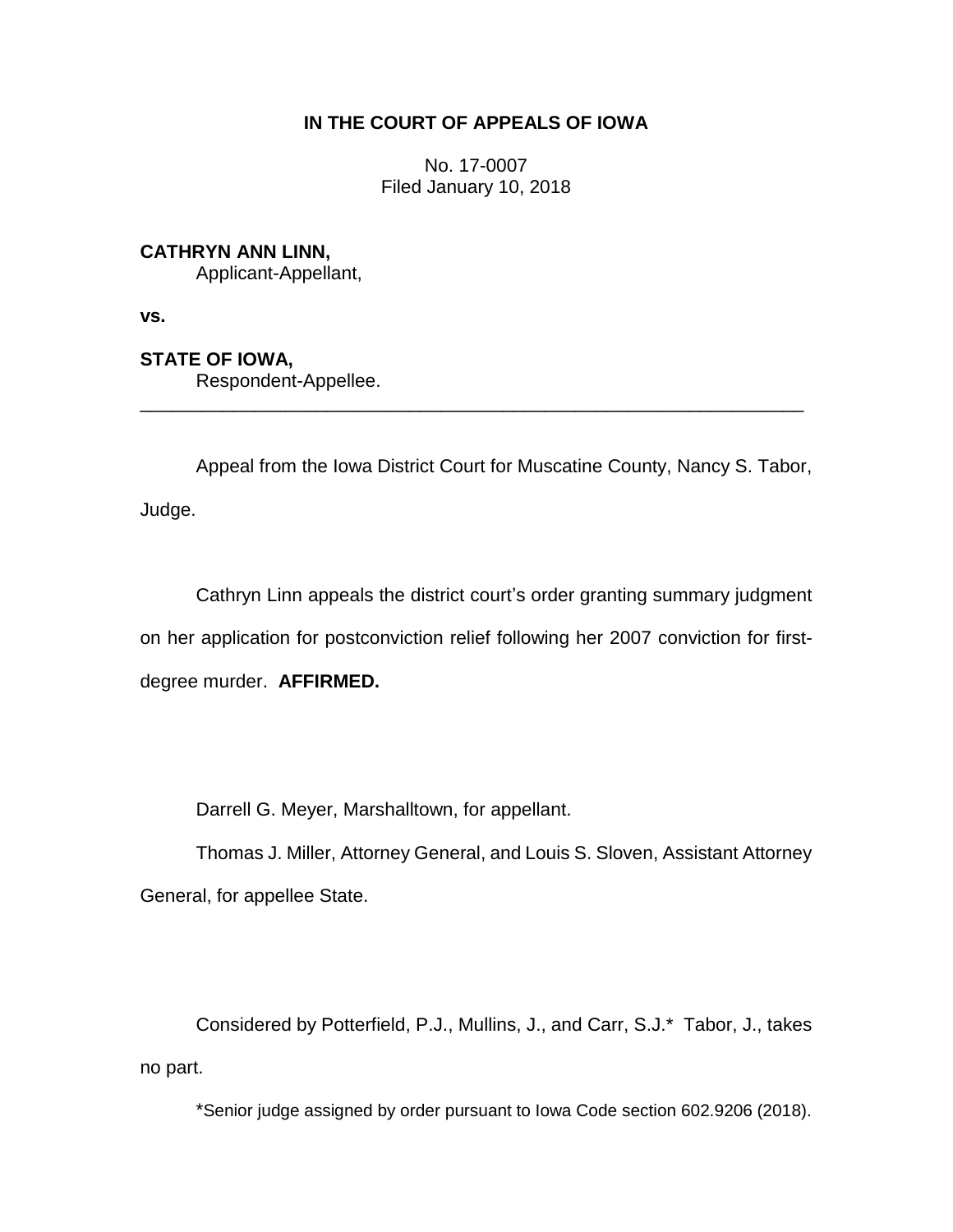### **CARR, Senior Judge.**

Cathryn Linn appeals the district court's order granting summary judgment on her application for postconviction relief (PCR) following her 2007 conviction for first-degree murder, claiming evidence of battered women's syndrome should have been introduced by trial counsel and admitted by the district court to bolster her justification defense. Linn also raises a claim of ineffective assistance of PCR counsel. Upon our review, we affirm the court's order denying Linn's application for postconviction relief.

### *I***.** *Background Facts and Proceedings*

In its opinion affirming Linn's conviction on direct appeal, this court set forth

the following facts surrounding the incident leading to Linn's charge:

Muscatine police officers were dispatched to Linn's residence in the early morning hours of February 7, 2007, after Linn called 911 to report she had shot someone. Several officers arrived at the residence brandishing weapons. Linn appeared at the door, yelling and screaming, and was told to show her hands. Upon determining Linn was unarmed, the officers entered the residence and discovered the body of Barry Blanchard in the bedroom. An M-1 carbine rifle and gun case were on the bed.

While the officers were investigating inside of the house, Officer Jason Williams stayed on the porch with Linn. She was only wearing a nightgown, so another officer located a pair of boots and coat inside the home for Linn. While Linn was sitting on the steps, an officer yelled out of the house and asked, "Is she saying she shot him?" In turn, Williams asked her, "Did you shoot him?" to which Linn replied, "Yes." Linn also stated, "I only had one gun and one bullet, and I shot him because he was not being nice to me."

Linn was informed she needed to go to the Public Safety Building and speak with a detective. Officer Williams transported Linn in the backseat of his squad car. Linn was informed she was not under arrest. She was not handcuffed and Officer Williams did not attempt to question her. Linn asked Officer Williams if Blanchard had died, and Williams replied that he did not know. Linn also stated, "My life has ended up as [a] murder."

Detective Mark Lawrence was asked to interview Linn upon her arrival at the station. Detective Lawrence was told Linn was not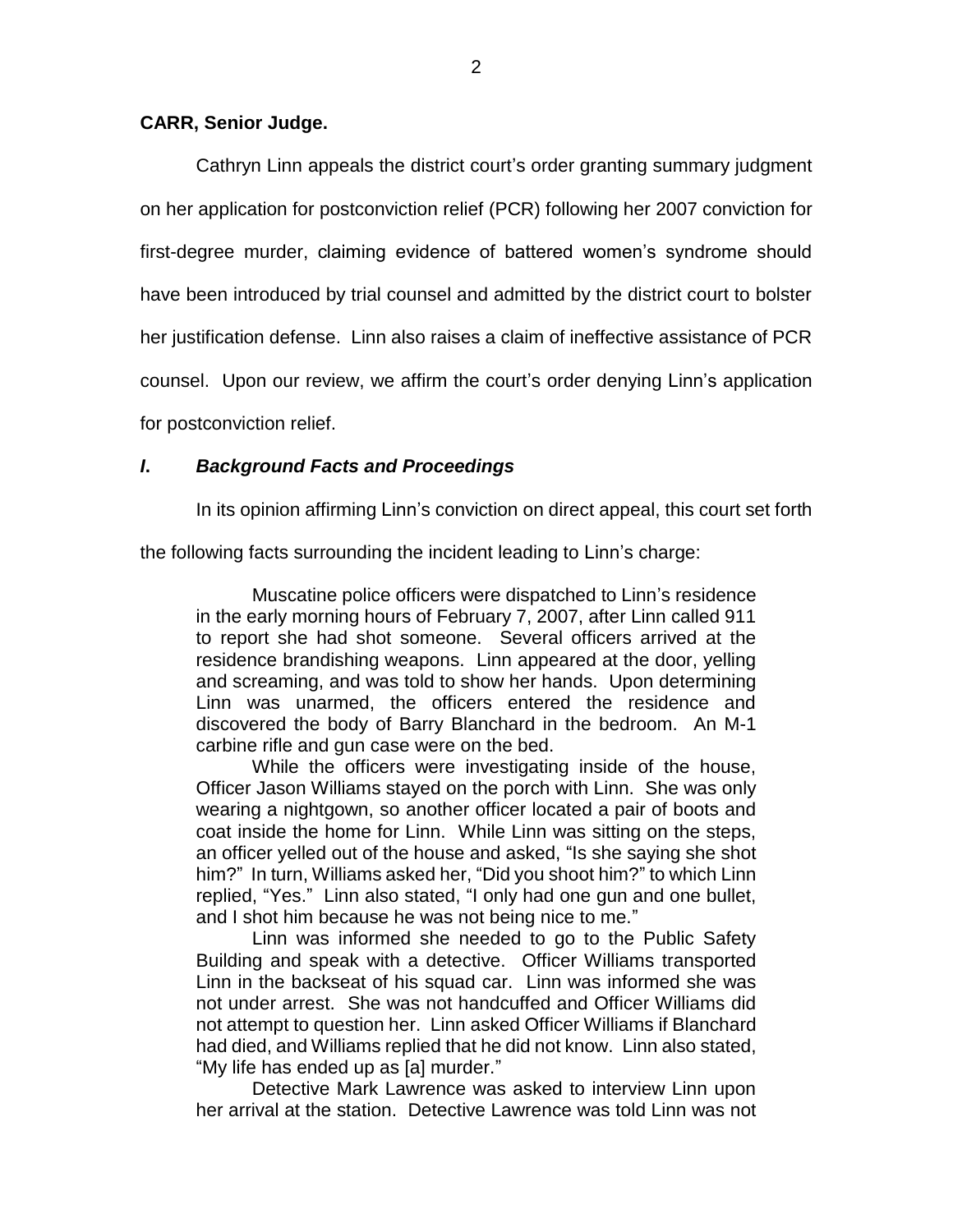under arrest. However, he decided to advise her of her *Miranda* rights because she was confined to an investigation room, believing it to be the prudent thing to do. Linn asked, "Did I kill him?" and "Did he die?" Detective Lawrence told Linn that before he could answer her questions, he had to read the *Miranda* form to her. He also told her he did not know if Blanchard was dead. Linn signed the waiver. An analysis of Linn's urine shows her blood alcohol concentration at the time was .181.

During the police interview, Linn admitted to threatening Blanchard with the rifle. She also stated that she told Blanchard no one was going to tell her what to do in her house and that the shooting occurred after Blanchard dared her to shoot him.

On February 14, 2007, Linn was charged with first-degree murder. She filed a motion to suppress the statements "made . . . to Muscatine Police Officers after she was in custody of the officers" because "the waiver of her right to counsel was not made knowingly, voluntarily and intelligently." Following a hearing on the motion, the court concluded Linn's waiver of her *Miranda* rights was valid and overruled the motion to suppress.

A jury trial was held in September 2007. Linn testified and relied on a defense of intoxication and justification. The evidence presented shows Linn and Blanchard had been involved in a romantic relationship and were living together. Before the shooting, the couple agreed their relationship was not working and Blanchard planned to move out of the house. However, he was unable to find a place to stay and Linn agreed to allow him to sleep on her couch. Both Blanchard and Linn consumed alcohol on the night of the shooting.

According to Linn's trial testimony the following occurred: at some point in the evening, Blanchard slapped her and asked her, "How many marks do you want in the morning, bitch?" Linn told Blanchard he was not going to tell her what to do in her house. Blanchard followed Linn into the bedroom and told her he would "fuck [her] dead or alive" and undressed. Blanchard choked her and she was frightened he was going to rape her. The rifle was retrieved from the closet and both Linn and Blanchard handled the weapon while screaming at each other. The gun discharged and "[t]he next thing I knew, he was on the floor, and I had then realized that he had been the victim of the discharge of the weapon." She denied having any intention of killing Blanchard.

Contrasting statements by Linn to the 911 operator and the police officers were presented to the jury. She told the 911 operator she shot Blanchard and they were fighting and drinking. The officers testified to the statements she made on the steps when they arrived and how in the squad car on the way to the police station she stated, "My life has to end up as [a] murder." Linn also told officers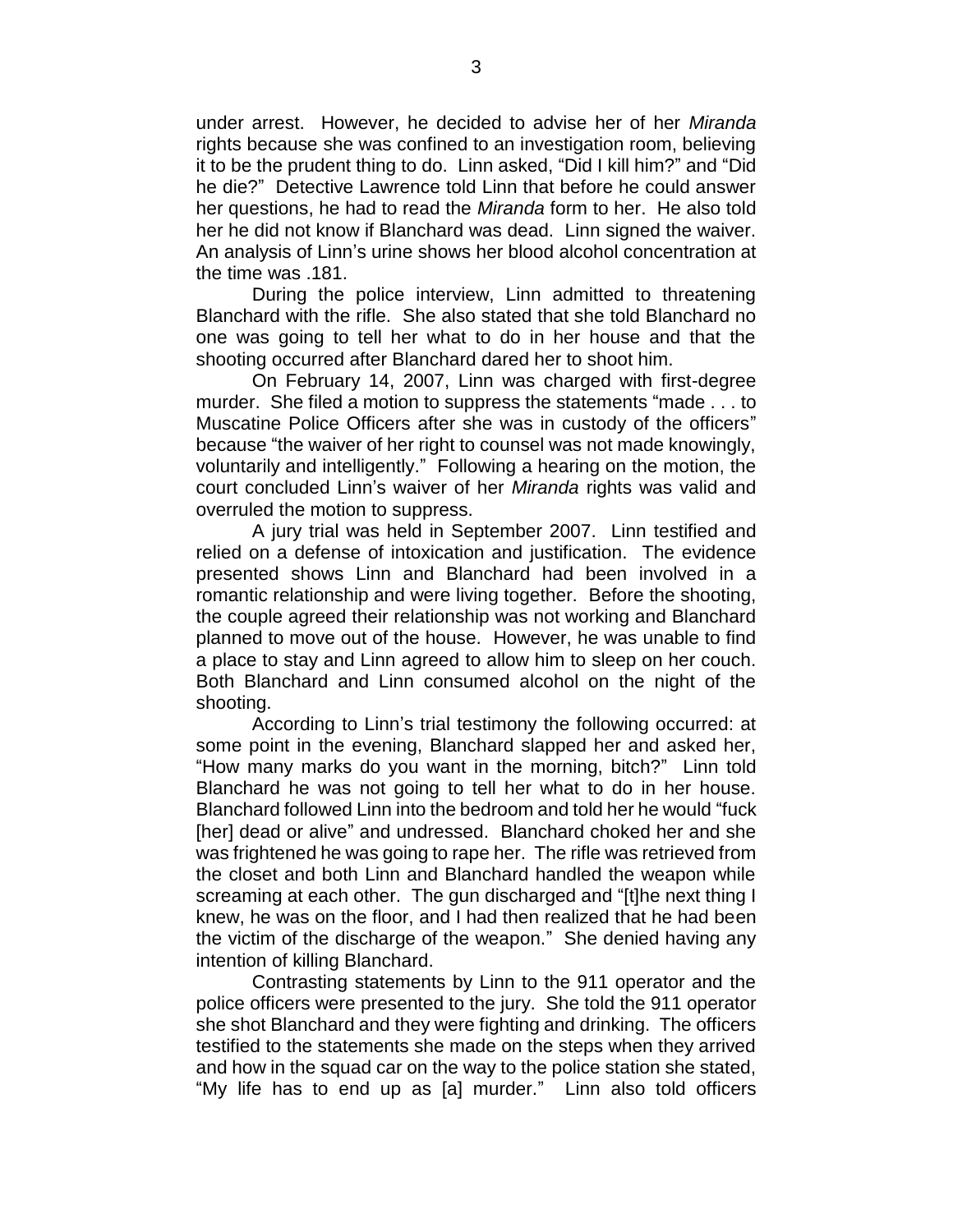Blanchard had dared her to shoot him and she shot him because she was angry.

On September 14, 2007, the jury returned a verdict finding Linn guilty of first-degree murder. On October 24, 2007, Linn was sentenced to life in prison. She appealed on November 13, 2007.

*State v*. *Linn*, No. 07-1984, 2009 WL 605968, at \*1-2 (Iowa Ct. App. Mar. 11, 2009) (footnote omitted).

On appeal, Linn challenged the district court's ruling on her motion to suppress and the sufficiency of the evidence to support her conviction. *Id*. at \*2- 5. She also raised several claims of ineffective assistance of counsel. *Id*. at \*5-7. This court rejected her claims and affirmed her conviction. *See id*. at \*2-7.

Linn filed a application for PCR, contending in part her trial counsel was ineffective in failing to introduce evidence regarding battered women's syndrome (BWS) to strengthen her justification defense. Linn also filed an application to retain an expert on BWS at State expense. The State filed a motion for summary disposition, which the district court granted. The court's ruling also denied Linn's request for a BWS expert.

Linn appeals. Facts specific to her claims on appeal will be set forth below.

### *II***.** *Standards of Review*

"Generally, an appeal from a denial of an application for postconviction relief is reviewed for correction of errors at law." *Nguyen v*. *State*, 878 N.W.2d 744, 750 (Iowa 2016) (citation omitted). However, "ineffective-assistance-of-counsel claims are reviewed de novo." *Id*. Insofar as Linn challenges the denial of her application for the appointment of an expert witness to assist in developing her PCR claims,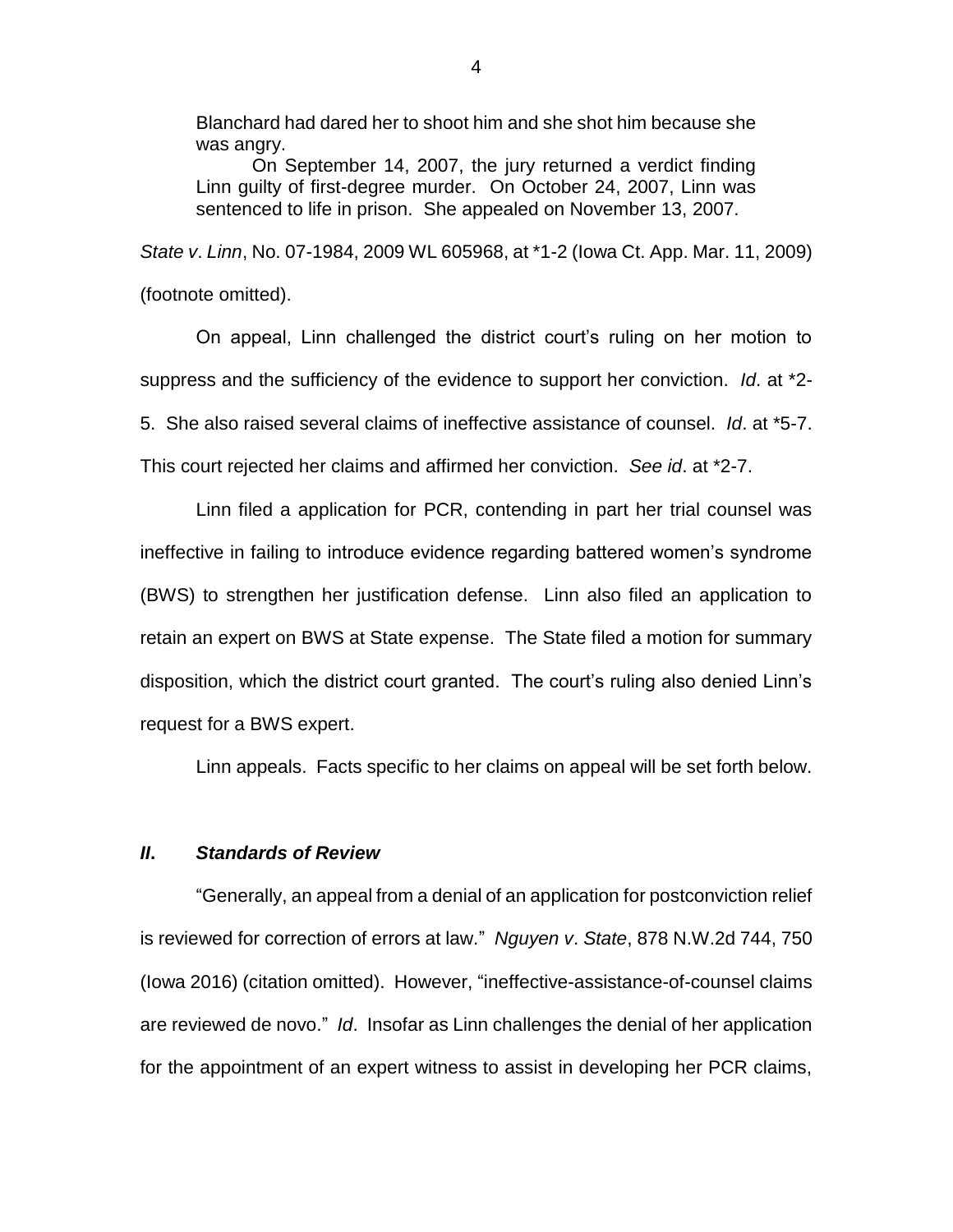that ruling is reviewed for an abuse of discretion. *See Penwell v*. *State*, No. 09- 1820, 2011 WL 238196, at \*5 (Iowa Ct. App. Jan. 20, 2011).

#### *III***.** *Discussion*

Summary judgment in a postconviction proceeding may be granted "when it appears from the pleadings, depositions, answers to interrogatories, and admissions and agreements of fact, together with any affidavits submitted, that there is no genuine issue of material fact and the moving party is entitled to judgment as a matter of law." Iowa Code § 822.6 (2009). "The moving party has the burden of showing the nonexistence of a material fact and the court is to consider all materials available to it in the light most favorable to the party opposing summary judgment." *Manning v*. *State*, 654 N.W.2d 555, 560 (Iowa 2002). Here, the PCR court summarily denied Linn's BWS claim, stating:

Linn's claim that trial counsel was ineffective for failing to raise Battered Women's Syndrome fails. She provides no information as to what facts were available to her trial counsel to support such a claim. She provides no expert witness testimony by affidavit to explain how a jury might have been told that the syndrome was relevant. And, more importantly, the State of Iowa correctly notes that such syndrome evidence would have been inconsistent with her trial testimony about the nature of the shooting. Linn cannot demonstrate that her trial counsel's performance was deficient and there is no evidence of resulting prejudice.

On appeal, Linn contends summary judgment was erroneous because "Iowa courts have recognized evidence of BWS as proof in support of a justification defense" and "there is substantial record evidence clearly demonstrating counsel's awareness of facts sufficient to support a BWS defense" in her case. Linn also challenges the court's denial of her application to retain a BWS expert at State expense.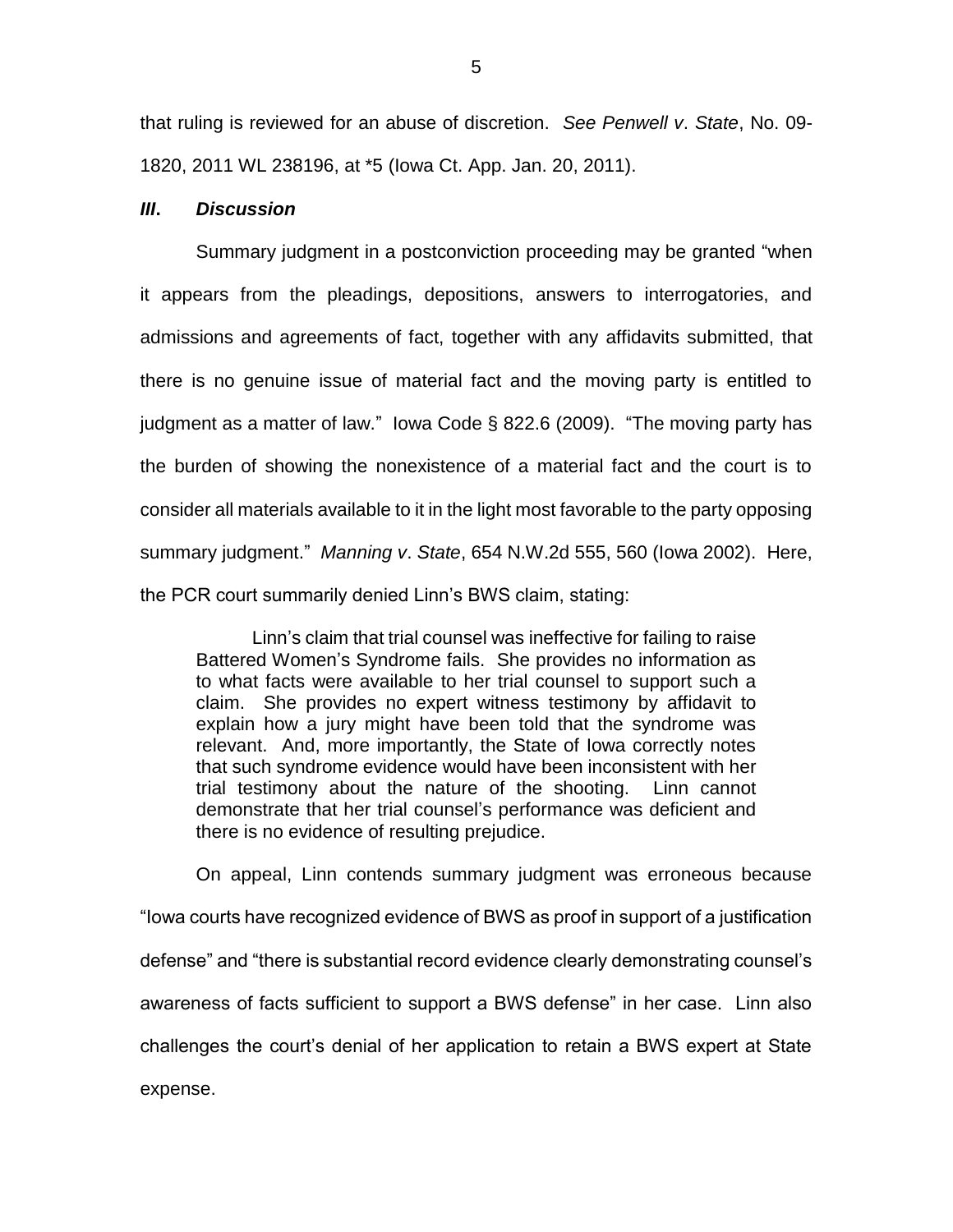This court has "previously acknowledged that BWS is not a defense unto itself, but instead offers jurors a window through which a justification claim of selfdefense may be understood in a particular case." *Shelburn v*. *State*, No. 12-0830, 2013 WL 3457097, at \*2 (Iowa Ct. App. July 10, 2013) (citing *State v*. *Price*, No. 07-1659, 2008 WL 5234351, at \*2, \*6 (Iowa Ct. App. Dec. 17, 2008) (holding the BWS expert's testimony "would have given the jury information that it needed to understand the significance and meaning of the victim's conduct and to understand the defendant's reaction to that conduct," where the defendant "testified that just prior to the stabbing, [the victim] stated he was going to kill her, . . . [the victim] came at her to punch her in the head, and [the defendant], fearing for her life, then picked up a knife lying on the floor and stabbed [the victim]")).

Here, evidence to support a BWS component of Linn's justification defense was presented at trial, and the jury had the opportunity to consider it in reaching its verdict. As Linn acknowledges, trial counsel told the jury during opening statement "the defense was one of justification and that the evidence would show 'things in [Linn's] life that related to her relationship with [her abuser] and the events of February 6 and February 7.'" Linn recites specific pieces of information trial counsel elicited from her during direct examination, including evidence relating to her history of abuse by Blanchard, her fear of Blanchard, her unsuccessful attempts to end her relationship with Blanchard, Blanchard's threats and controlling behavior toward her, Blanchard's reputation for being tough and intimidating, and the fact that her sister had been killed by an abusive partner. Trial counsel further elicited testimony from Linn that Blanchard "promised he would cut her from her pussy to her throat and fuck her in the throat while she is bleeding,"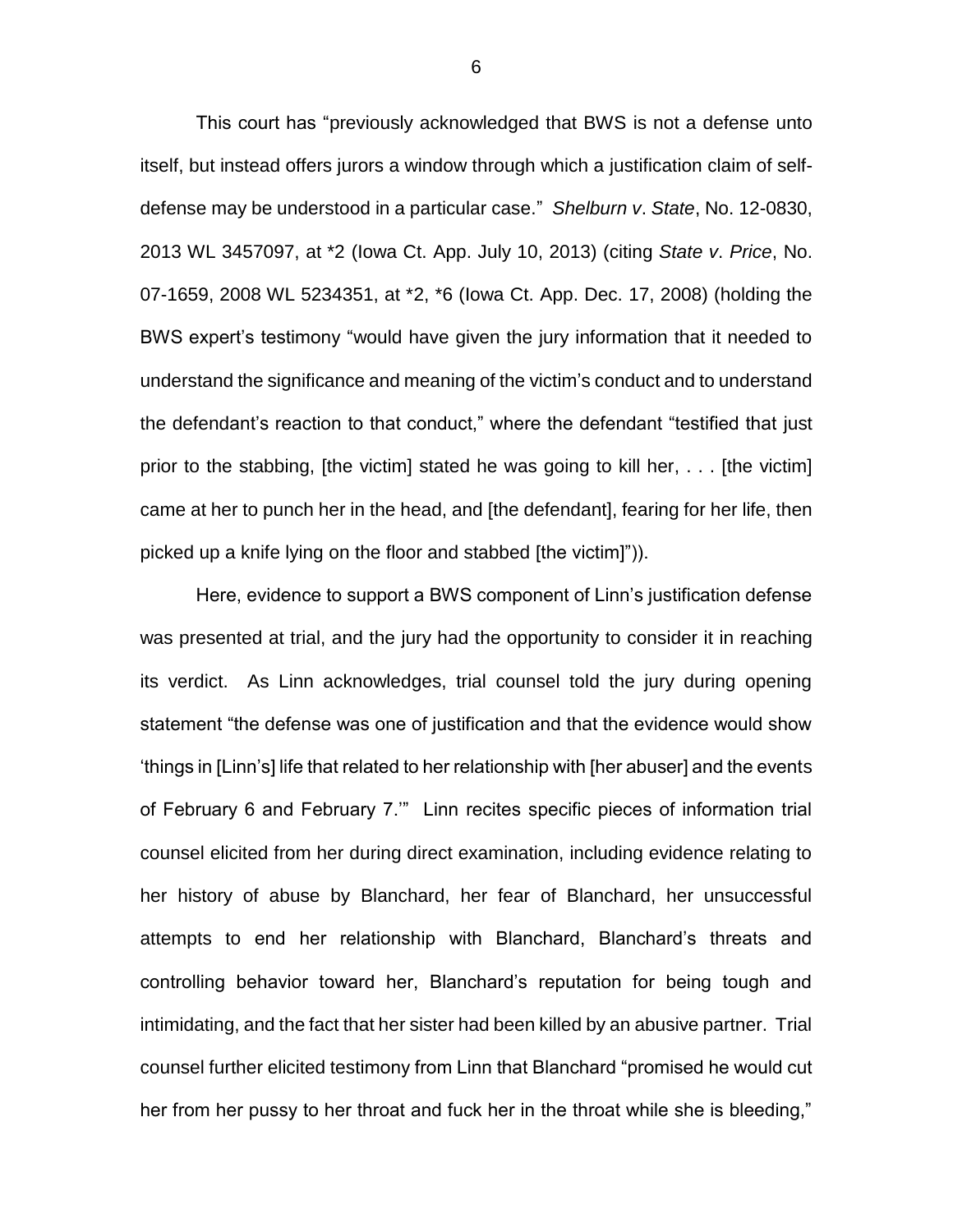and that he would "fuck her dead or alive." Linn testified she was unemployed, an alcoholic, and medicated for mental health issues, and Blanchard pressured her to buy drugs and controlled her by taking her money, food stamps, and medication. *Cf. State v. Rodriquez*, 636 N.W.2d 234, 246 (Iowa 2001) (describing evidence reflecting a "cycle of violence").

But the jury also heard evidence that would disprove a BWS-supported claim of self defense. When a claim of self defense is supported or explained by evidence of BWS, the State may disprove it by establishing any one of the following: (1) the defendant initiated or continued the fatal incident, (2) the defendant did not believe there was an imminent danger requiring deadly force, (3) the defendant did not have a reasonable grounds for believing deadly force was necessary, or (4) the force actually employed was not reasonable. *See State v*. *Nunn*, 356 N.W.2d 601, 604 (Iowa Ct. App. 1984), *overruled on other grounds by State v*. *Reeves*, 636 N.W.2d 22, 25-26 (Iowa 2001).

Specifically, the jury received evidence of Linn's statements to police, "I only had one gun and one bullet, and I shot him because he was not being nice to me," and, "My life has ended up as [a] murder." *See id*. (noting a BWS-supported claim of self defense can be disproved by establishing the defendant initiated or continued the fatal incident). The jury also received evidence that Linn admitted to threatening Blanchard with the rifle, that she told Blanchard no one was going to tell her what to do in her house, and that the shooting occurred when she was angry after Blanchard dared her to shoot him. *See id*. Because this evidence would rebut a BWS justification defense, Linn's claim is unpersuasive. Linn cannot show she was prejudiced by counsel's failure, and she has not created a material

7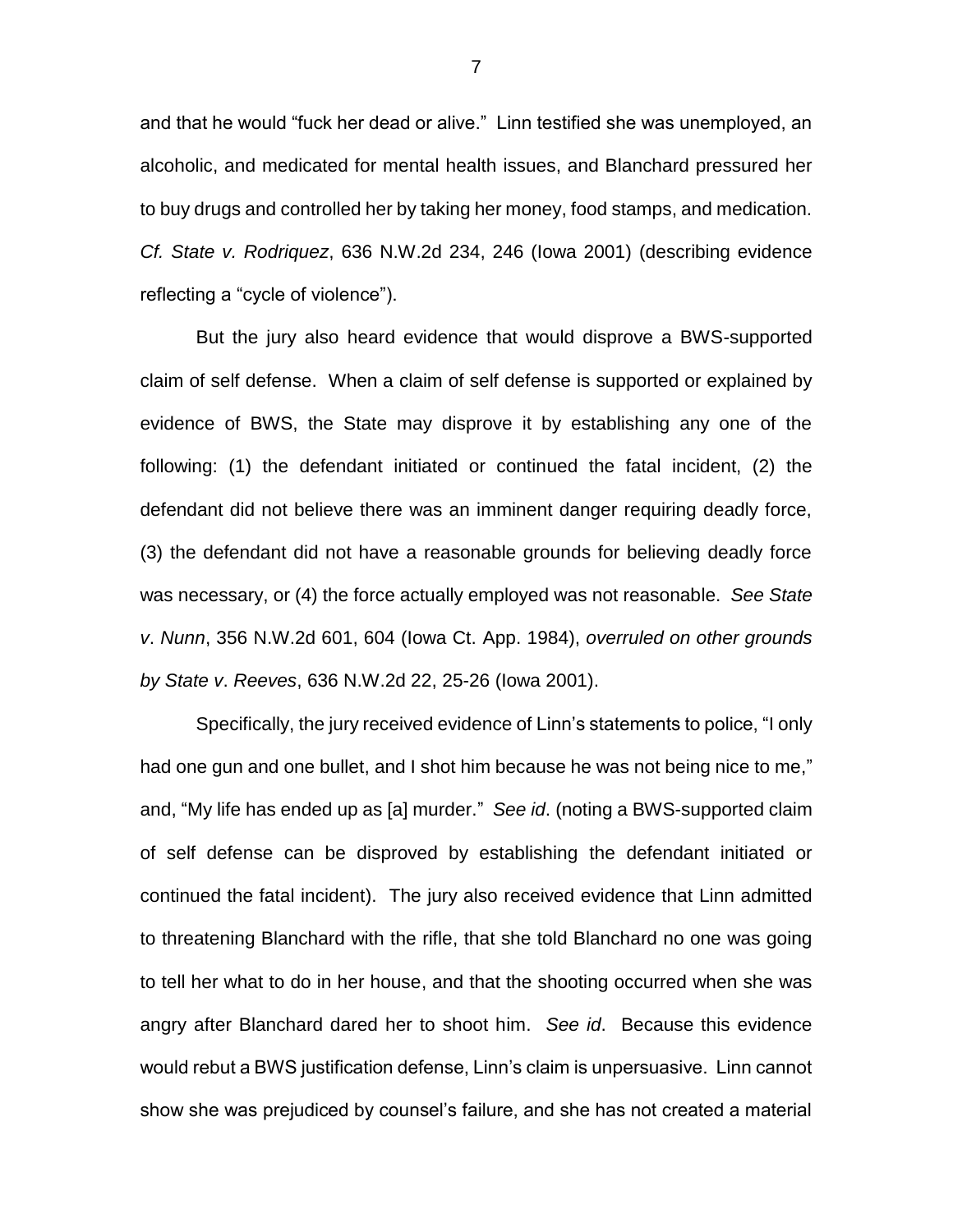issue of fact on this issue.<sup>1</sup> See Shelburn, 2013 WL 3457097, at \*3 ("Counsel concluded, based upon admissions made by Shelburn to law enforcement, that the BWS[-supported] justification defense would have been very difficult to pursue."); *see also State v*. *Sallie*, 693 N.E.2d 267, 270 (Ohio 1998) ("[T]rial counsel could have reasonably concluded expert testimony about battered woman syndrome was unnecessary and irrelevant. Sallie consistently maintained the shooting was accidental—that she did not intentionally pull the trigger. Testimony by the State's witnesses supported this position. Because Sallie did not claim she shot Brown in self-defense, evidence that she may have suffered from battered woman syndrome was immaterial."). And for these reasons,<sup>2</sup> even if a BWS expert was procured and had offered testimony to explain BWS to the jury, it would not have changed the result of trial. This conclusion also resolves any claimed error in the PCR court's refusal to appoint such an expert in this case. Summary disposition was proper.

 $\overline{a}$ 

<sup>1</sup> To prevail on a claim of ineffective assistance of counsel, Linn must show "(1) counsel failed to perform an essential duty; and (2) prejudice resulted." *State v*. *Maxwell*, 743 N.W.2d 185, 195 (Iowa 2008) (citing *Strickland v*. *Washington*, 466 U.S. 668, 687 (1984)). A claim of ineffective assistance of counsel fails if either element is lacking. *See State v*. *Clay*, 824 N.W.2d 488, 495 (Iowa 2012).

<sup>&</sup>lt;sup>2</sup> Including, for example, Linn's testimony of accidental discharge and her many contrary admissions to the police after the shooting. *But see Price*, 2008 WL 5234351, at \*6 (concluding prejudice was shown from the court's exclusion of expert testimony on BWS where the defendant, "fearing for her life," stabbed the victim as he "came at her to punch her in the head," because "the expert's testimony would have been relevant in aiding the jury's determination of whether Price did have a reasonable belief that she was in imminent danger of injury or death or whether Price had an alternative course of action"). *Price* is not on point here. The question in *Price* was whether the court erred in refusing to admit expert testimony from a BWS expert. Here, the question is whether material facts are in dispute that trial counsel was ineffective for failing to procure and offer expert testimony about BWS and whether prejudice resulted.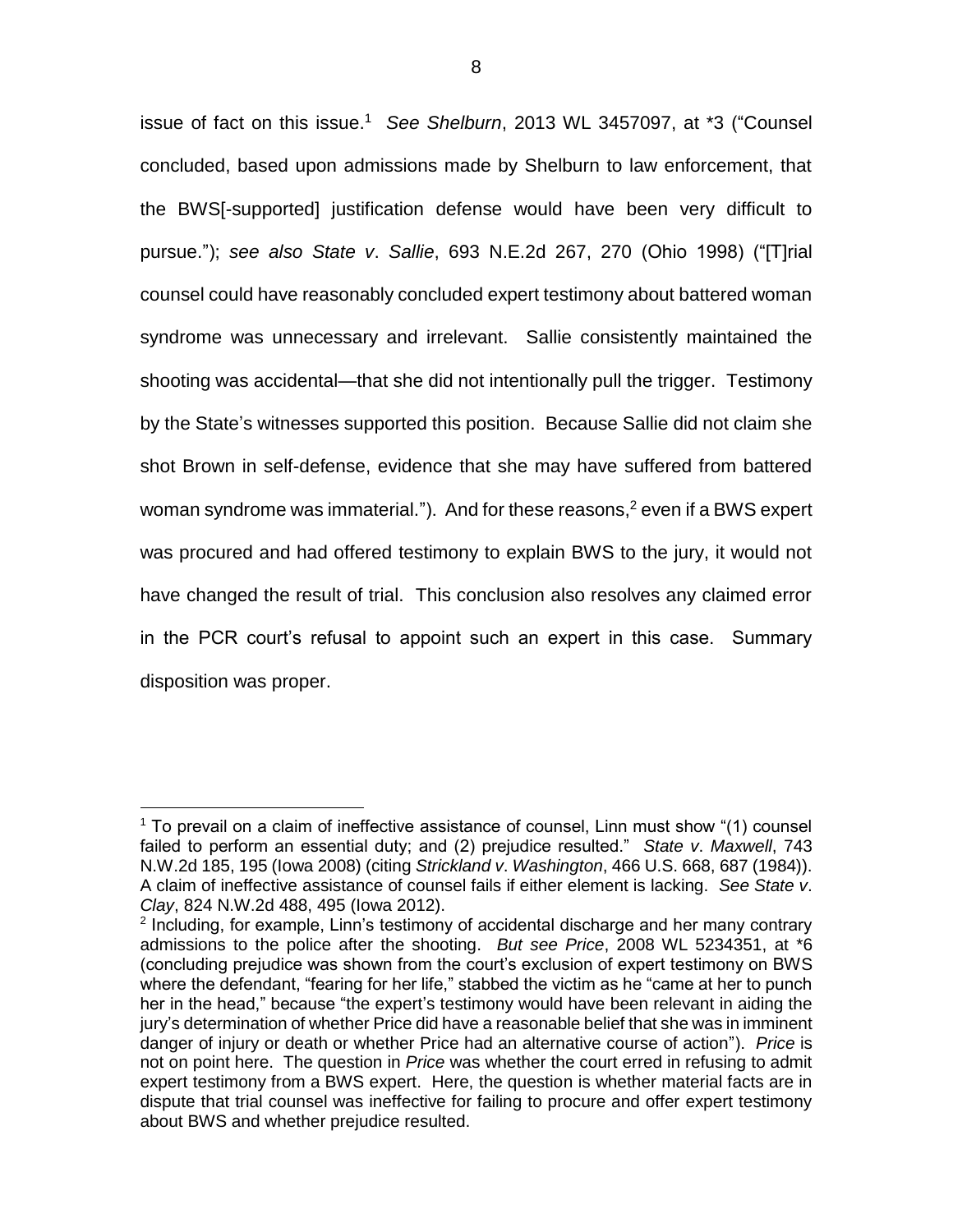Linn also contends PCR counsel was ineffective "for failing to comply with Iowa Rule of Civil Procedure 1.981 in resisting the State's motion for summary judgment." Specifically, Linn claims PCR counsel failed to "set forth affidavits or transcripts to refute the State's alleged facts" and failed to "secure an[] expert on BWS." Aside from challenging counsel's failure to retain a BWS expert, Linn does not identify any facts PCR counsel could have used to give her claim a chance of surviving the State's motion for summary judgment. "When complaining about the adequacy of an attorney's representation, it is not enough to simply claim that counsel should have done a better job. The applicant must state the specific ways in which counsel's performance was inadequate and identify how competent representation probably would have changed the outcome." *Dunbar v*. *State*, 515 N.W.2d 12, 15 (Iowa 1994) (citation omitted).

Here, PCR counsel filed an amended application, a resistance to the State's motion for summary judgment, and answers to interrogatories. *See Rickey v*. *State*, No. 16-1212, 2017 WL 2461560, at \*3 (Iowa Ct. App. June 7, 2017) ("Unlike *Lado* [*v*. *State*, 804 N.W.2d 248, 252 (Iowa 2001)], in which counsel took no action at all, Rickey was not completely denied counsel, actually or constructively, at any point in the proceeding. Rickey's PCR counsel filed an amended application for PCR, assisted Rickey in responding to the State's interrogatories, and requested additional time to respond to the State's discovery request. After the State filed a motion to dismiss, Rickey's PCR counsel filed a resistance."). And Linn has not alleged any facts in dispute or identified any legal authority PCR counsel should have included in her resistance. *See id*. (rejecting claim of ineffective assistance of PCR counsel for failure to file a statement of disputed facts and a memorandum

9